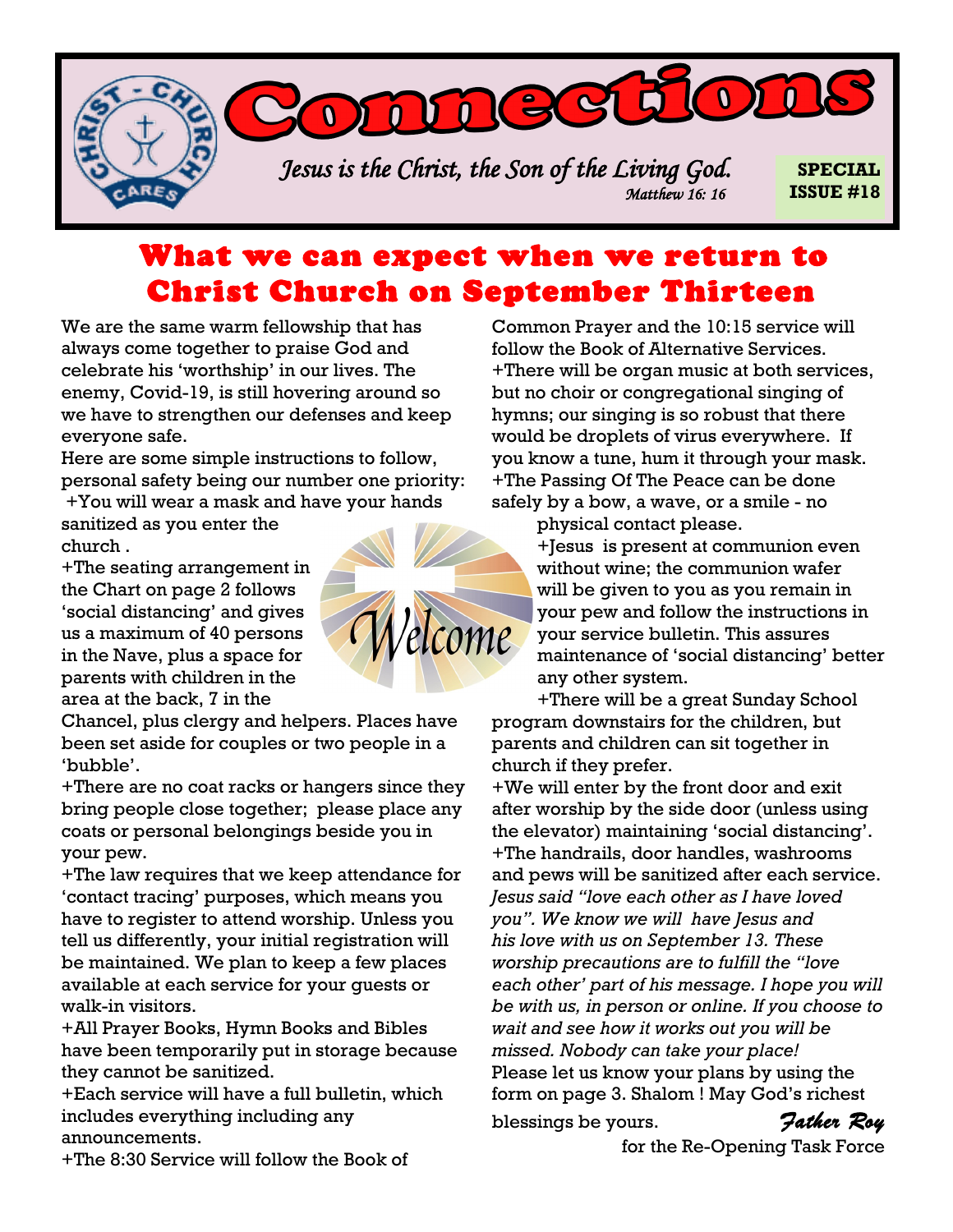## SEATING CAPACITY IN NAVE



| $\boldsymbol{X}$ |                  |                  |                  | $\boldsymbol{X}$ |
|------------------|------------------|------------------|------------------|------------------|
|                  |                  | $\boldsymbol{X}$ |                  |                  |
| $\boldsymbol{X}$ |                  |                  |                  | $\boldsymbol{X}$ |
|                  |                  | $\boldsymbol{X}$ |                  |                  |
|                  |                  |                  | $\boldsymbol{X}$ | $\boldsymbol{X}$ |
| $\boldsymbol{X}$ | $\boldsymbol{X}$ |                  |                  |                  |
|                  |                  |                  | $\boldsymbol{X}$ | $\boldsymbol{X}$ |



| $\bullet$<br>K.<br>Л |  | $\bullet$<br>- 2<br>$\boldsymbol{\Lambda}$ |
|----------------------|--|--------------------------------------------|
|                      |  |                                            |